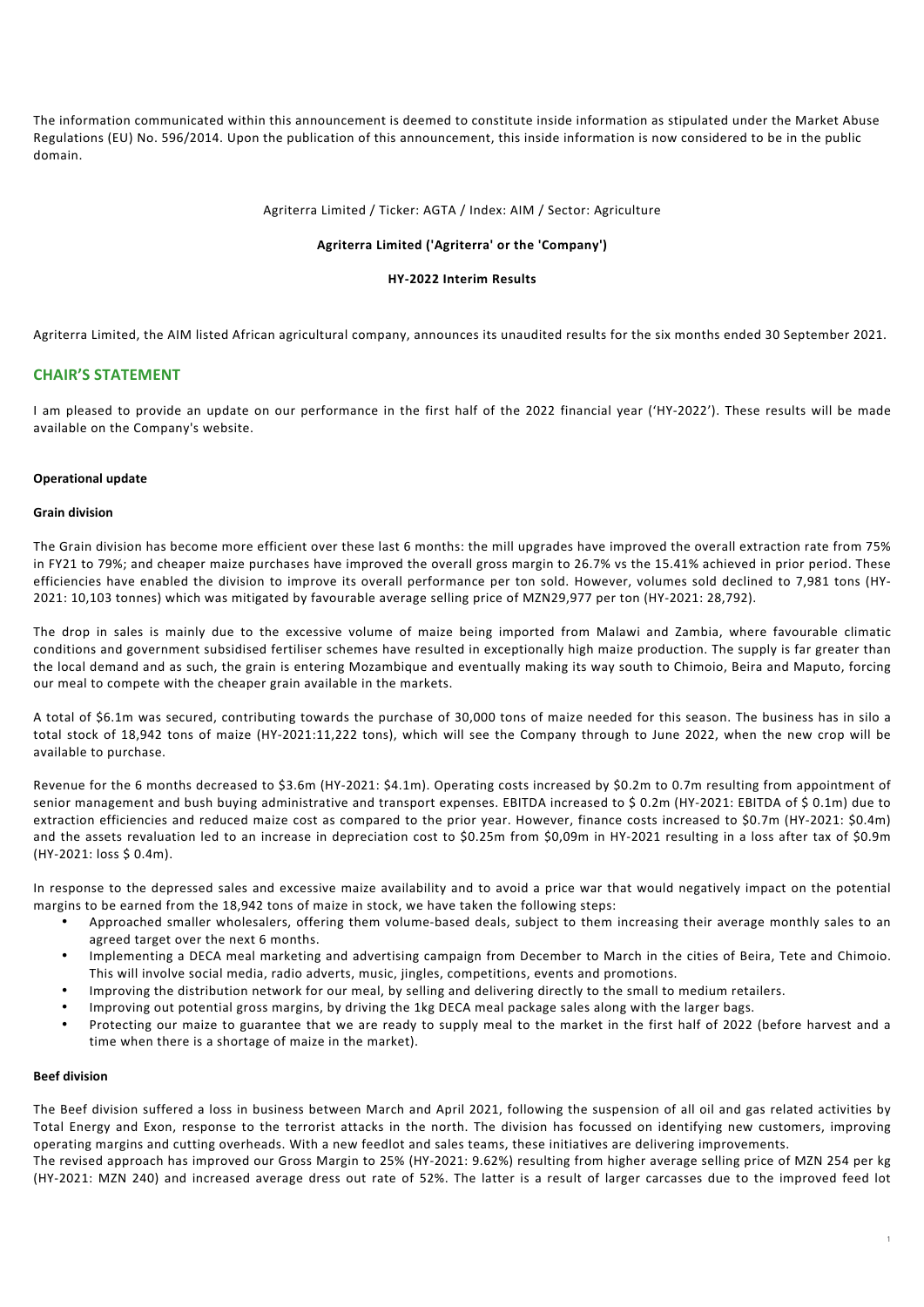performance, better cattle buying practises and training of small farmers (average quarter weight is now 50kg vs the historical average weight of 40kg). This in turn has allowed the business to improve quality and increase unit prices.

Company overheads have been reducing at an average of \$0.1m per month, as we offered voluntary retrenchments and agreed not to replace staff that either resigned or whose contract came to an end. We still have the cost of the 3 farms that remain in care and maintenance and which are up for sale, but these have been slow to move, given the economic and travel challenges experienced with the COVID-19 pandemic.

Despite these challenges, the team have begun to recover those lost sales (more carcass sales in Maputo and Pemba) and our revenue for the 6 months is now \$1.5m (HY-2021: \$1.5m). However EBITDA improved to a loss of \$0.08m (HY-2021: loss \$0.1m). Finance costs decreased to \$29,000 (HY-2021: \$74,000) and the loss after tax decreased to \$0.3m (HY-2021: loss \$0.4 m).

There has been a monthly improvement in sales and revenue, and to increase the profitability of the beef division, the management team has begun to implement the following strategies:

- Offering of a new economy cut stewing meat package for retailers to purchase and sell in smaller portions in the informal markets. This is proving to be very popular and the sales are increasing rapidly each month and indirectly driving up the value of the overall carcasses
- Diversify into the supply of goat meat. The first goat slaughter of 17 animals was received well. We sold most of it in our outlet in Chimoio and as carcasses in Beira. This initiative offers a high Gross Margin of 37% and we have been increasing the monthly slaughters, with a goal of achieving 300 per month.
- Diversifying the farm operations to include the production/purchasing of sugar beans, which will be packed into 500g and 1kg packs and sold along side the meal. We currently have 100 tons in stock and expect to start sales in January 2022.
- Pushing more carcass sales to supermarkets in northern Mozambique, where the imported South African meat cannot be supplied at competitive rates.

## **Snax Division**

The Snax division has now been operating for 6 months and we have a better understanding of the market dynamics. It has become clear that our main consumers are school children, who have until recently, been studying from home, following a national lock down response to COVID-19. These same consumers and their parents have not been exposed to the products and as such have very limited knowledge of the quality, range or pricing. The sales have been lower than expected, but the Gross Margin % is currently at 31% and the overall profits are within the target for this period.

The focus now is to get the brand known in the market and to turn it into a household name, using the following activations from December 2021:

- Introduce a catchy Snax jingle that will be played on the radio
- Establish an Instagram, Facebook and web page running, engaging the younger consumers and getting them involved
- Drive competitions and events, to allow consumers the chance to taste the product
- Introduce new flavours and products, in line with client preferences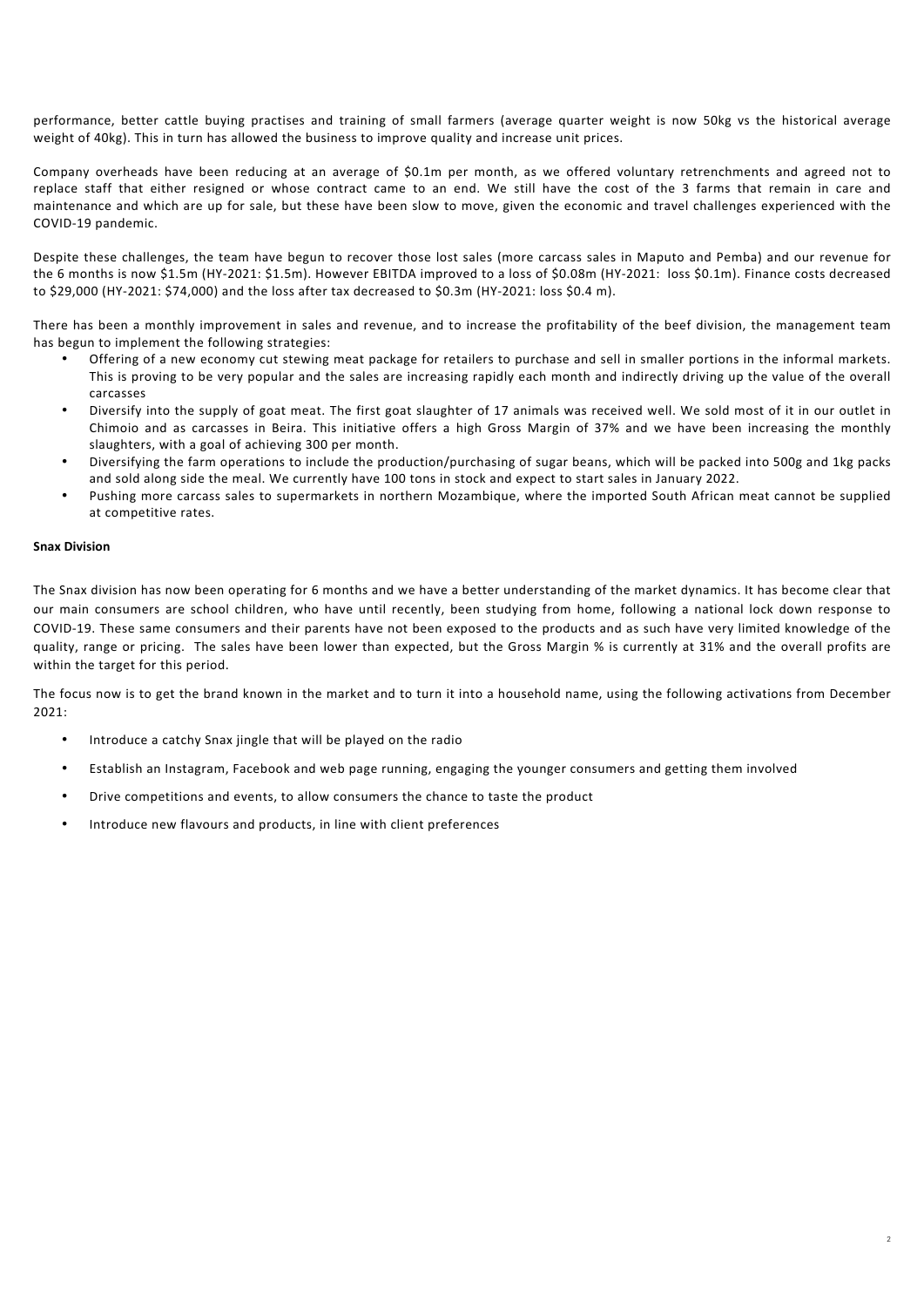### **Group Results**

Group revenue for the half-year ended 30 September 2021 decreased by 11% to \$ 4.9m (H1-2021: \$5.5m). As a result of cost management in all divisions, and despite the difficulties in the Beef division, the Group's gross profit is double that of the same period last year (HY-2022: \$1.3m vs HY-2021: \$0.6m), while the trading operations showed an increase in the operating loss before interest to \$0.51m (HY-2021: loss \$0.45m). The containment of the direct cost of production due to aggressive cost monitoring and control measures implemented by the management team during the period. Operating expenses increased to \$1.9m (HY-2021: \$1.2m due to revaluation of land and building which increased depreciation, appointment of senior management and restructuring of farms which increased salaries and maize bush buying strategy which increased other operating expenses by \$0.2m, \$0.2m and \$0.3 million respectively. Finance costs increased by 40% to \$0.7 million (H1-2021: \$0.5 million). The Group loss after tax increased to \$1.2 million (H1-2021: loss \$0.997 million). During the period, inventories have increased by \$1.6m to \$4.3m). Net debt at 30 September 2021 was \$10.7m (31 March 2021: \$6.2m). Increase in net debt resulted from procurement of grain stock using the overdraft facility, which will provide sufficient grain to mill in the second half of the year.

### **COVID-19 and security in the northern region**

COVID-19 continues to have a significant negative impact in Mozambique, both economically and socially. The risk of the virus escalated in June/July when many of the team tested positive. Fortunately, many staff already had their first round of vaccinations, but this had a negative impact the Group's operation. Currently the incidence of COVID-19 is very low but appears to be heading towards a 4<sup>th</sup> wave. The recent closure to travel to and from Mozambique by the UK and the EU due to the new Omicron variant has had a significant impact on the tourism sector, which has historically been an important sector, contributing to sales, especially during the festive season.

The security situation in the Northern Province of Cabo Delgado appears to be under control, as troops from Rwanda, South Africa and Botswana continue to assist in removing the insurgents from the major towns and villages. Total and Exxon have indicated that they will consider resuming activities in Q2-2022 if the security situation has improved and stabilized.

### **Outlook for H2-2022**

The business is entering H2-2022 with over 18,000 tons of grain in silo and the prospect of a higher demand for meal and beef in Q4 of FY-2022. We believe that the initiatives of marketing, the new products launches and the reopening of the Oil & Gas sector in the north will contribute towards improving our overall performance in the second half of the financial year. Additionally, for the FY-23 period, we are working on a financing program to rebuild the beef stocks and to improve our overall distribution of products.

**CSO Havers Chair 15 December 2021**

### **FOR FURTHER INFORMATION PLEASE VISIT WWW.AGRITERRA-LTD.COM OR CONTACT:**

| <b>Agriterra Limited</b> |                            | <b>Strand Hanson Limited</b>                           |                           |
|--------------------------|----------------------------|--------------------------------------------------------|---------------------------|
| <b>Caroline Havers</b>   | caroline@agriterra-ltd.com | Ritchie Balmer / James Spinney /<br><b>Rob Patrick</b> | Tel: +44 (0) 207 409 3494 |
|                          |                            |                                                        |                           |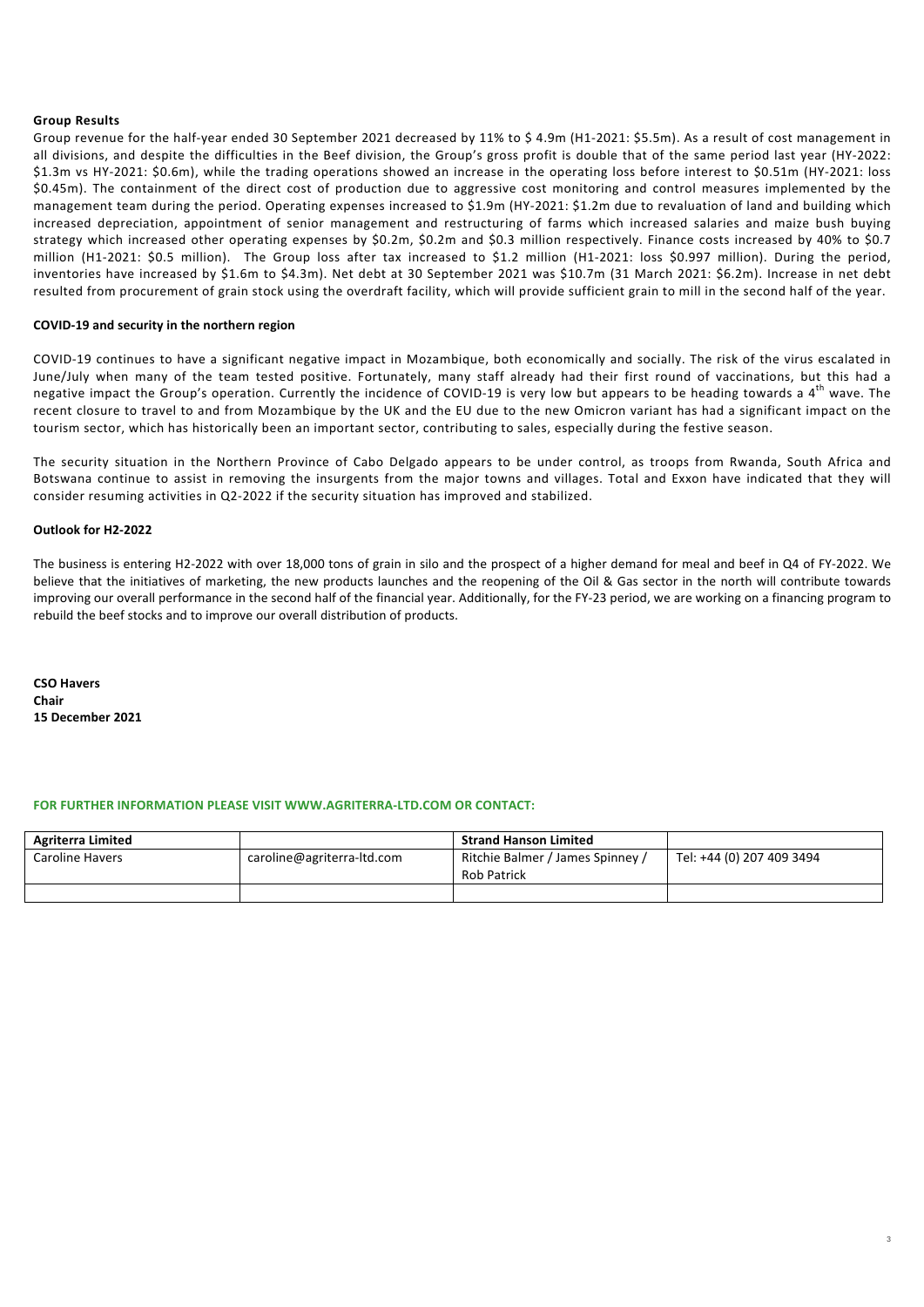# **CONSOLIDATED INCOME STATEMENT**

|                                                           |                | 6 months         | 6 months       | Year     |
|-----------------------------------------------------------|----------------|------------------|----------------|----------|
|                                                           |                | ended            | ended          | ended    |
|                                                           |                | 30 September     | 30 September   | 31 March |
|                                                           |                | 2021             | 2020           | 2021     |
|                                                           |                | <b>Unaudited</b> | Unaudited      | Audited  |
|                                                           | <b>Note</b>    | \$000            | \$000          | \$000    |
| <b>CONTINUING OPERATIONS</b>                              |                |                  |                |          |
| Revenue                                                   | 2              | 4,869            | 5,525          | 14,250   |
| Cost of sales                                             |                | (3,512)          | (4,740)        | (11,581) |
| (Decrease)/Increase in fair value of biological assets    |                | (32)             | (104)          | (615)    |
| Gross profit                                              |                | 1,325            | 681            | 2,054    |
| Operating expenses                                        |                | (1,900)          | (1, 166)       | (3, 156) |
| Other income                                              |                | 57               | $\overline{7}$ | 78       |
| Profit on disposal of property, plant and equipment       |                | 8                | 26             | 37       |
| <b>Operating loss</b>                                     |                | (510)            | (452)          | (987)    |
| Net finance costs                                         | 3              | (715)            | (545)          | (1, 207) |
| Share of profit in equity-accounted investees, net of tax |                | 47               |                |          |
| Loss before taxation                                      |                | (1, 178)         | (997)          | (2, 194) |
| Taxation                                                  |                |                  |                |          |
| Loss for the period                                       | $\overline{2}$ | (1, 178)         | (997)          | (2, 194) |
| Loss for the period attributable to owners of the Company |                | (1, 178)         | (997)          | (2, 194) |
|                                                           |                |                  |                |          |
| <b>LOSS PER SHARE</b>                                     |                |                  |                |          |
| Basic and diluted loss per share - US Cents               | 4              | (5.54)           | (4.69)         | (10.3)   |

# **CONSOLIDATED STATEMENT OF COMPREHENSIVE INCOME**

|                                                                                                            | 6 months         | 6 months     | Year     |
|------------------------------------------------------------------------------------------------------------|------------------|--------------|----------|
|                                                                                                            | ended            | ended        | ended    |
|                                                                                                            | 30 September     | 30 September | 31 March |
|                                                                                                            | 2021             | 2020         | 2021     |
|                                                                                                            | <b>Unaudited</b> | Unaudited    | Audited  |
|                                                                                                            | \$000            | \$000        | \$000    |
| Loss for the period                                                                                        | (1, 178)         | (997)        | (2, 194) |
| Items that may be reclassified subsequently to profit or loss:<br>Foreign exchange translation differences | 711              | (121)        | 1,433    |
| Items that will not be reclassified to profit or loss                                                      |                  |              |          |
| Revaluation of Property, plant and equipment                                                               |                  |              | 12,563   |
| Other comprehensive income/(loss) for the period                                                           | 711              | (121)        | 13,996   |
| Total comprehensive (loss)/income for the period attributable to                                           |                  |              |          |
| owners of the Company                                                                                      | (467)            | (1, 118)     | 11,802   |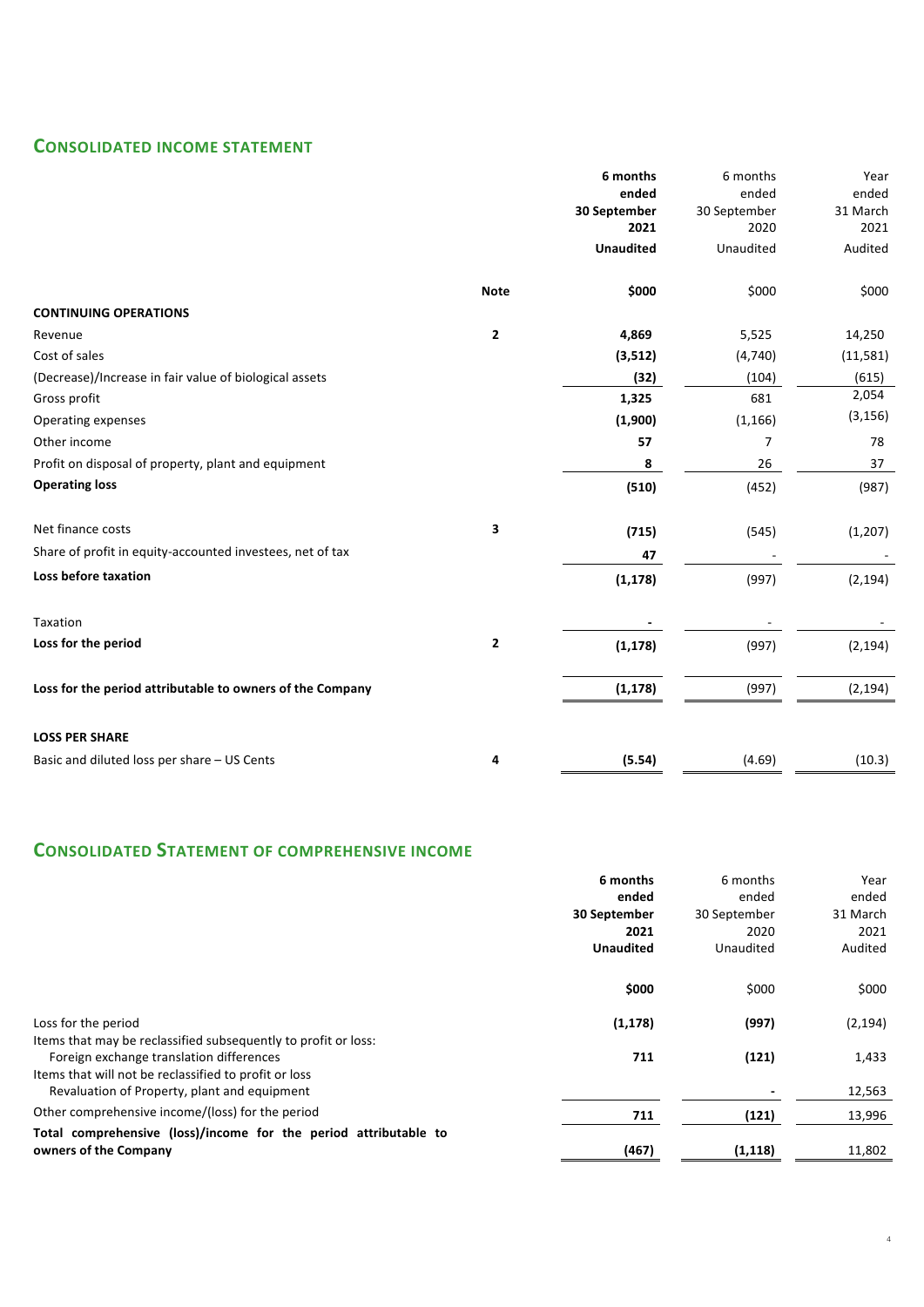# **CONSOLIDATED STATEMENT OF FINANCIAL POSITION**

|                                                     |             | 30 September             | 30 September      | 31 March        |
|-----------------------------------------------------|-------------|--------------------------|-------------------|-----------------|
|                                                     |             | 2021<br><b>Unaudited</b> | 2020<br>Unaudited | 2021<br>Audited |
|                                                     |             |                          | (Restated)        |                 |
|                                                     | <b>Note</b> | \$000                    | \$000             | \$000           |
| <b>Non-current assets</b>                           |             |                          |                   |                 |
| Property, plant and equipment                       |             | 25,464                   | 5,526             | 23,974          |
| Intangible assets                                   |             | 40                       | 75                | 59              |
| Equity-accounted investees                          |             | 47                       |                   | $\mathbf{1}$    |
|                                                     |             | 25,551                   | 5,601             | 24,034          |
| <b>Current assets</b>                               |             |                          |                   |                 |
| <b>Biological assets</b>                            |             | 436                      | 561               | 451             |
| Inventories                                         |             | 4,380                    | 2,843             | 933             |
| Trade and other receivables                         |             | 1,595                    | 1,586             | 1,752           |
| Cash and cash equivalents                           |             | 283                      | 411               | 231             |
|                                                     |             | 6,694                    | 5,401             | 3,367           |
| <b>Total assets</b>                                 |             | 32,245                   | 11,002            | 27,401          |
| <b>Current liabilities</b>                          |             |                          |                   |                 |
| <b>Borrowings</b>                                   | 5           | 8,575                    | 5,061             | 4,016           |
| Trade and other payables                            |             | 2,330                    | 3,741             | 2,046           |
|                                                     |             | 10,905                   | 8,802             | 6,062           |
| <b>Net current liabilities</b>                      |             | (4, 211)                 | (3, 401)          | (2,695)         |
|                                                     |             |                          |                   |                 |
| <b>Non-current liabilities</b>                      |             |                          |                   |                 |
| <b>Borrowings</b>                                   | 5           | 2,418                    | 2,102             | 2,409           |
| Deferred tax liability                              |             | 6,371                    |                   | 5,912           |
|                                                     |             | 8,789                    | 2,102             | 8,321           |
| <b>Total liabilities</b>                            |             | 19,694                   | 10,904            | 14,383          |
| <b>Net assets</b>                                   |             | 12,551                   | 98                | 13,018          |
|                                                     |             |                          |                   |                 |
| Share capital                                       | 6           | 3,373                    | 3,373             | 3,373           |
| Share premium                                       |             | 151,442                  | 151,442           | 151,442         |
| Share based payments reserve                        |             | 87                       | 87                | 87              |
| <b>Revaluation reserve</b>                          |             | 12,563                   |                   | 12,563          |
| <b>Translation reserve</b>                          |             | (16, 229)                | (18, 494)         | (16, 940)       |
| <b>Accumulated losses</b>                           |             | (138, 685)               | (136, 310)        | (137, 507)      |
| Equity attributable to equity holders of the parent |             | 12,551                   | 98                | 13,018          |

The unaudited condensed consolidated financial statements of Agriterra Limited for the six months ended 30 September 2021 were approved by the Board of Directors and authorised for issue on 15 December 2021.

Signed on behalf of the Board of Directors:

**CSO Havers Chair**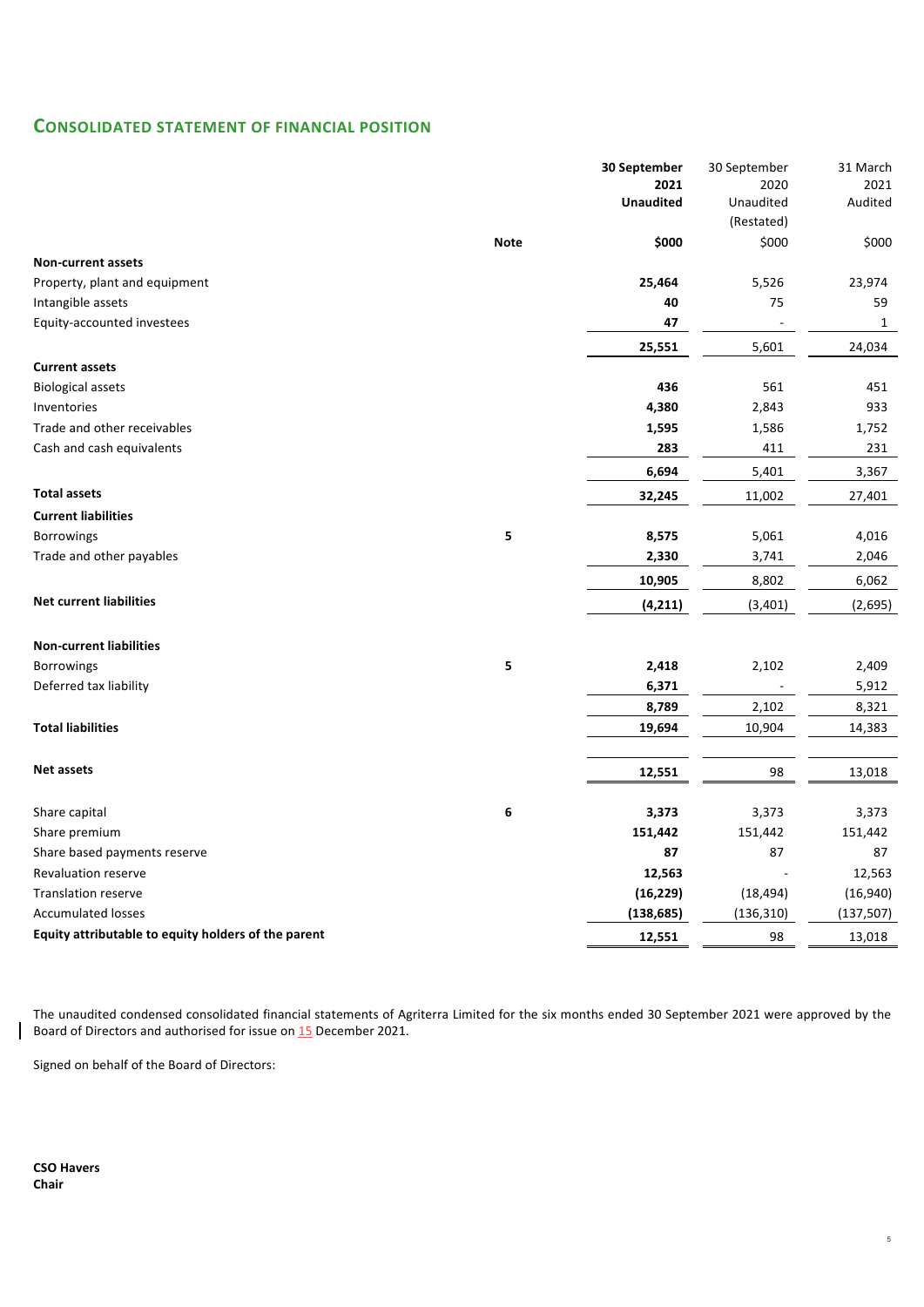# **CONSOLIDATED STATEMENT OF CHANGES IN EQUITY**

|                                                                                | Share<br>capital | Share<br>premium | Share<br>based<br>payment<br>reserve | Translation<br>reserve | Revaluation<br>reserve | Accumulated<br>losses  | Total<br>Equity    |
|--------------------------------------------------------------------------------|------------------|------------------|--------------------------------------|------------------------|------------------------|------------------------|--------------------|
| Note                                                                           | US\$000          | US\$000          | US\$000                              | US\$000                | US\$000                | US\$000                | US\$000            |
| Balance at 1 April 2020                                                        | 3,373            | 151,442          | 87                                   | (18, 373)              |                        | (135, 313)             | 1,216              |
| Loss for the period<br>Other<br>comprehensive<br>income:                       |                  |                  |                                      |                        |                        | (997)                  | (997)              |
| Exchange translation loss on foreign<br>operations restated                    |                  |                  |                                      | (121)                  |                        |                        | (121)              |
| Total comprehensive loss for the<br>period                                     |                  |                  |                                      | (121)                  |                        | (997)                  | (1, 118)           |
| Transactions with owners<br>Share based payments                               |                  |                  |                                      |                        |                        |                        |                    |
| Total transactions with owners for the<br>period                               |                  |                  |                                      |                        |                        |                        |                    |
| Balance at 30 September<br>2020                                                | 3,373            | 151,442          | 87                                   | (18, 494)              |                        | (136, 310)             | 98                 |
| Loss for the period<br>Other<br>comprehensive<br>income:                       |                  |                  |                                      |                        |                        | (1, 197)               | (1, 197)           |
| Revaluation of land and buildings<br>Exchange<br>translation<br>gain<br>on     |                  |                  |                                      |                        | 12,563                 |                        | 12,563             |
| foreign operations                                                             |                  |                  |                                      | 1,554                  |                        |                        | 1,554              |
| Total comprehensive income for the<br>period                                   |                  |                  |                                      | 1,554                  | 12,563                 | (1, 197)               | 12,920             |
| Transactions with owners<br>Share based payments                               |                  |                  |                                      |                        |                        |                        |                    |
| Total transactions with owners for the<br>period                               |                  |                  |                                      |                        |                        |                        |                    |
| Balance at 31 March 2021<br>Loss for the period<br>Other comprehensive income: | 3,373            | 151,442          | 87                                   | (16, 940)              | 12,563                 | (137, 507)<br>(1, 178) | 13,018<br>(1, 178) |
| Exchange translation gain on foreign<br>operations                             |                  |                  |                                      | 711                    |                        |                        | 711                |
| Total comprehensive loss for the<br>period                                     |                  |                  |                                      | 711                    |                        | (1, 178)               | (467)              |
| Transactions with owners<br>Share based payments                               |                  |                  |                                      |                        |                        |                        |                    |
| Total transactions with owners for the<br>period                               |                  |                  |                                      |                        |                        |                        |                    |
| Balance at 30 September<br>2021                                                | 3,373            | 151,442          | 87                                   | (16, 229)              | 12,563                 | (138, 685)             | 12,551             |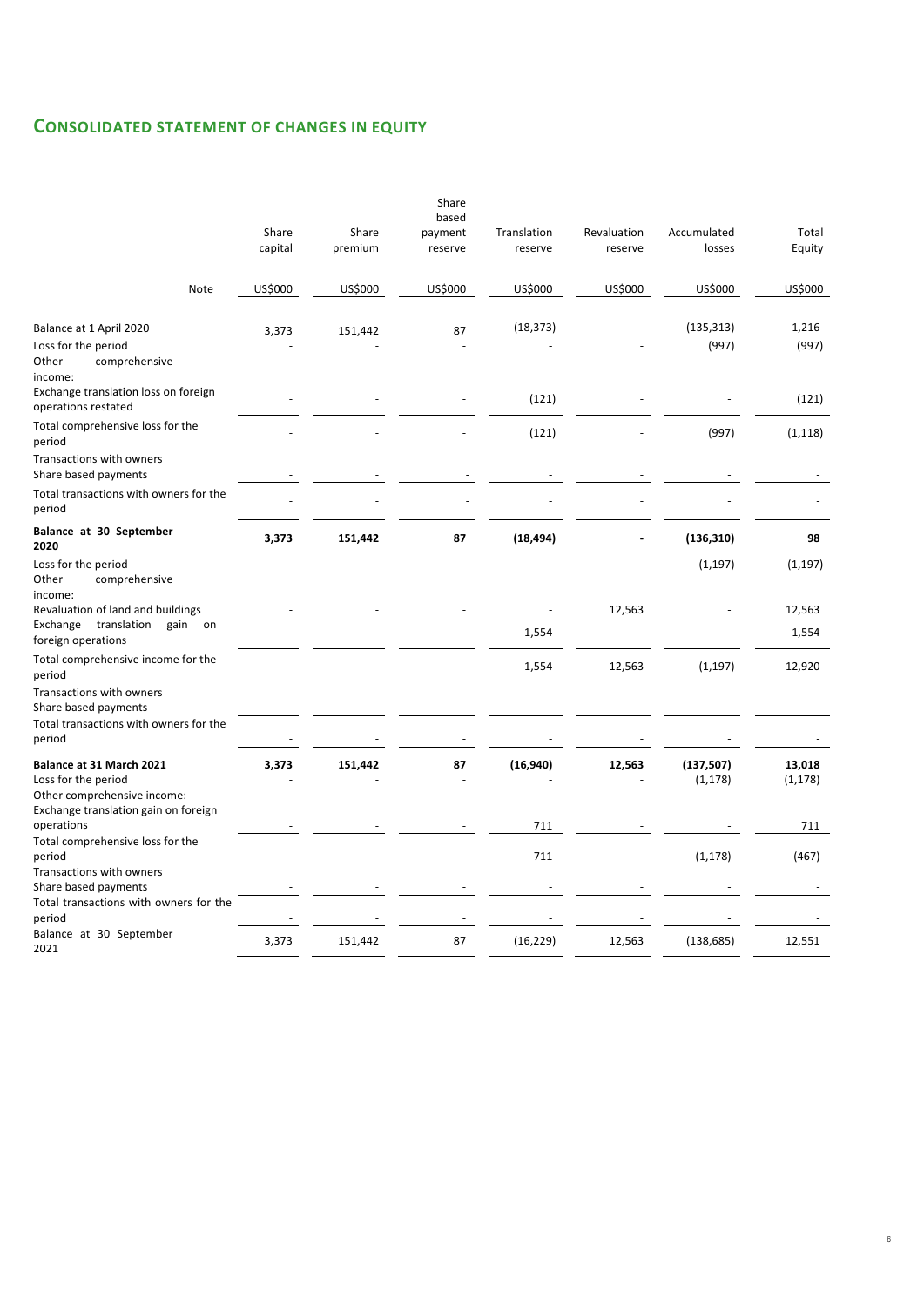# **CONSOLIDATED CASH FLOW STATEMENT**

|                                                                                   |                | 6 months         | 6 months     | Year     |
|-----------------------------------------------------------------------------------|----------------|------------------|--------------|----------|
|                                                                                   |                | ended            | ended        | ended    |
|                                                                                   |                | 30 September     | 30 September | 31 March |
|                                                                                   |                | 2021             | 2020         | 2021     |
|                                                                                   | <b>Note</b>    | <b>Unaudited</b> | Unaudited    | Audited  |
|                                                                                   |                | \$000            | \$000        | \$000    |
| Loss before tax for the period                                                    |                | (1, 178)         | (997)        | (2, 194) |
| Adjustments for:                                                                  |                |                  |              |          |
| Amortisation and depreciation                                                     | $\overline{2}$ | 425              | 208          | 574      |
| Profit on disposal of property, plant and equipment                               |                | (48)             | (26)         | (47)     |
| Foreign exchange loss                                                             |                | 219              | 37           | 1,411    |
| Decrease / (increase) in value of biological assets                               |                | 32               | (104)        | (401)    |
| Net decrease in biological assets                                                 |                | 15               | 172          | 615      |
| Net Finance costs                                                                 |                | 715              | 545          | 1,207    |
| Operating cash flows before movements in working capital                          |                | 180              | (165)        | 1,165    |
| Increase in inventories                                                           |                | (3, 447)         | (2,018)      | (108)    |
| Decrease / (increase) in trade and other receivables                              |                | 157              | (337)        | (503)    |
| Increase / (decrease) in trade and other payables                                 |                | 284              | 426          | (1,269)  |
| Cash used in operating activities                                                 |                | (2,826)          | (2,094)      | (715)    |
| Corporation tax paid                                                              |                |                  |              |          |
| Interest received                                                                 | 3              |                  |              |          |
| Net cash used in operating activities                                             |                | (2,826)          | (2,094)      | (715)    |
| Cash flows from investing activities                                              |                |                  |              |          |
| Proceeds from disposal of property, plant and equipment, net of expenses incurred |                | 48               | 26           | 47       |
| Acquisition of property, plant and equipment                                      |                | (368)            | (79)         | (77)     |
| Acquisition of intangible assets                                                  |                | (3)              |              | (9)      |
| Net cash used in investing activities                                             |                | (323)            | (53)         | (39)     |
| Cash flow from financing activities                                               |                |                  |              |          |
| Finance costs                                                                     | 3              | (715)            | (545)        | (1, 207) |
| Net drawdown of overdrafts                                                        | 5              | 4,087            | 1,639        | 1,170    |
| Net (repayment) / drawdown of loans and finance leases                            | 5              | (171)            | 489          | (12)     |
| Net cash generated from/(used in) financing activities                            |                | 3,201            | 1,583        | (49)     |
|                                                                                   |                |                  |              |          |
| Net increase/(decrease) in cash and cash equivalents                              |                | 52               | (564)        | (803)    |
| Effect of exchange rates on cash and cash equivalents                             |                |                  | (59)         |          |
| Cash and cash equivalents at beginning of period                                  |                | 231              | 1,034        | 1,034    |
| Cash and cash equivalents at end of period                                        |                | 283              | 411          | 231      |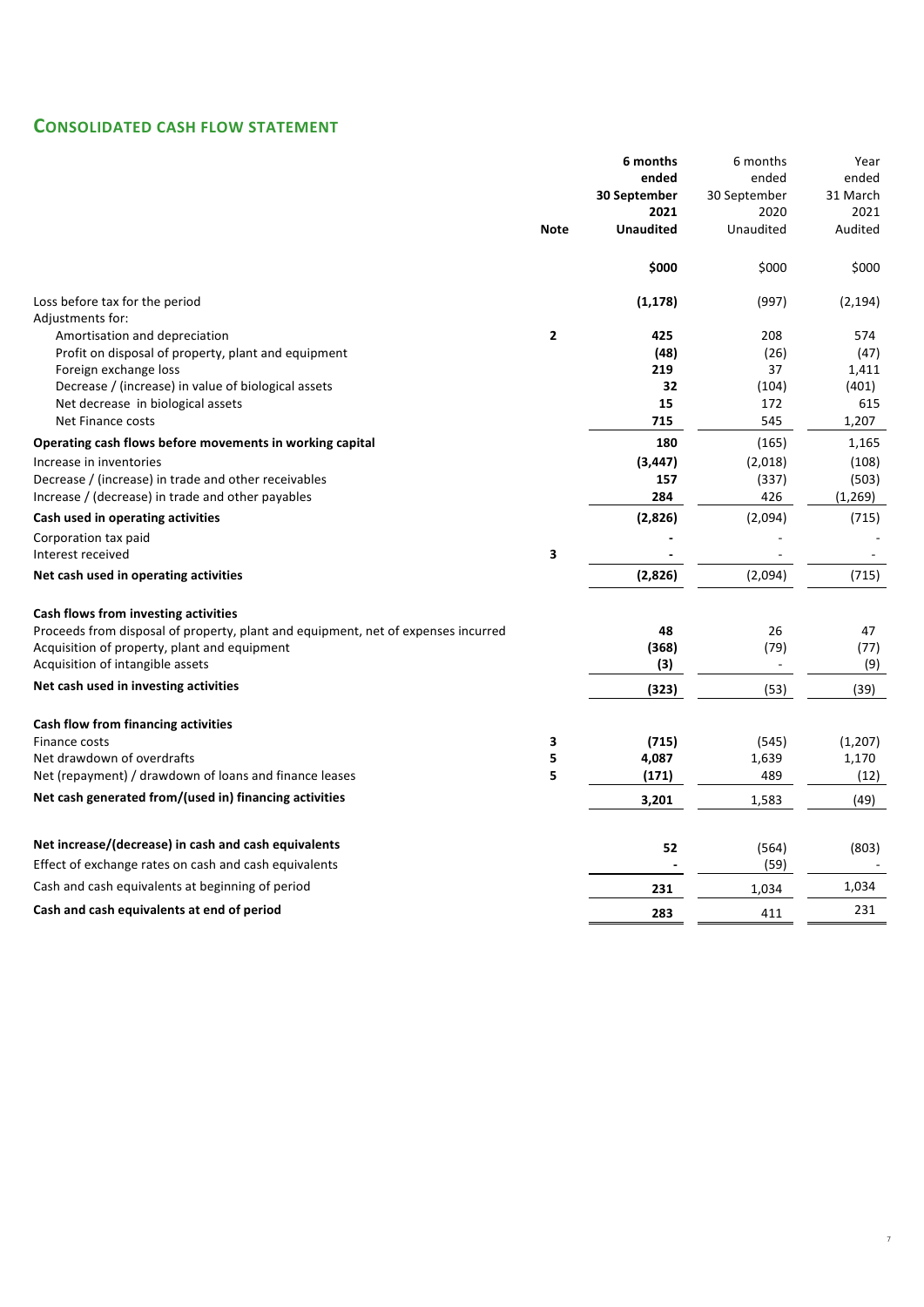# **GENERAL INFORMATION**

Agriterra Limited ('Agriterra' or the 'Company') and its subsidiaries (together the 'Group') is focussed on the agricultural sector in Africa. Agriterra is a non-cellular company limited by shares incorporated and domiciled in Guernsey, Channel Islands. The address of its registered office is Connaught House, St Julian's Avenue, St Peter Port, Guernsey GY1 1GZ.

The Company's Ordinary Shares are quoted on the AIM Market of the London Stock Exchange ('AIM').

The unaudited condensed consolidated financial statements have been prepared in US Dollars ('US\$' or '\$') as this is the currency of the primary economic environment in which the Group operates.

## 1. **BASIS OF PREPARATION**

The condensed consolidated financial statements of the Group for the 6 months ended 30 September 2021 (the 'H1-2022 financial statements'), which are unaudited and have not been reviewed by the Company's Auditor, have been prepared in accordance with the International Financial Reporting Standards ('IFRS'). The accounting policies adopted by the Group are set out in the annual report for the year ended 31 March 2021 (available at www.agriterra-ltd.com). The Group does not anticipate any significant change in these accounting policies for the year ended 31 March 2021.

This interim report has been prepared to comply with the requirements of the AIM Rules of the London Stock Exchange (the 'AIM Rules'). In preparing this report, the Group has adopted the guidance in the AIM Rules for interim accounts which do not require that the interim condensed consolidated financial statements are prepared in accordance with IAS 34, 'Interim financial reporting'. Whilst the financial figures included in this report have been computed in accordance with IFRSs applicable to interim periods, this report does not contain sufficient information to constitute an interim financial report as that term is defined in IFRSs.

The financial information contained in this report also does not constitute statutory accounts under the Companies (Guernsey) Law 2008, as amended. The financial information for the year ended 31 March 2021 is based on the statutory accounts for the year then ended. The Auditors reported on those accounts. Their report was unqualified and referred to going concern as a key audit matter. The Auditors drew attention to note 3 to the financial statements concerning the Group's ability to continue as a going concern which shows that the Group will need to renew its overdraft facilities, maintain its current borrowings and raise further finance in order to continue as a going concern.

The H1-2022 financial statements have been prepared in accordance with the IFRS principles applicable to a going concern, which contemplate the realisation of assets and liquidation of liabilities during the normal course of operations. Having carried out a going concern review in preparing the H1-2022 financial statements, the Directors have concluded that there is a reasonable basis to adopt the going concern principle.

## **2. SEGMENT INFORMATION**

The Board consider that the Group's operating activities during the period comprised the segments of Grain Beef and Snax, undertaken in Mozambique. In addition, the Group has certain other unallocated expenditure, assets and liabilities. The following is an analysis of the Group's revenue and results by operating segment:

| 6 months ended 30 September 2021 - Unaudited    | Grain | <b>Beef</b> | Snax  | Unallo-<br>cated | Elimina-<br>tions | Total    |
|-------------------------------------------------|-------|-------------|-------|------------------|-------------------|----------|
|                                                 | \$000 | \$000       | \$000 | \$000            | \$000             | \$000    |
| Revenue                                         |       |             |       |                  |                   |          |
| External sales <sup>(2)</sup>                   | 3,361 | 1,508       | -     |                  |                   | 4,869    |
| Inter-segment sales <sup>(1)</sup>              | 247   |             |       |                  | (247)             |          |
|                                                 | 3,608 | 1,508       |       |                  | (247)             | 4,869    |
| Segment results                                 |       |             |       |                  |                   |          |
| - Operating loss                                | (121) | (276)       |       | (188)            |                   | (585)    |
| - Interest expense                              | (686) | (29)        |       |                  |                   | (715)    |
| - Share of profit in equity accounted investees |       |             | 47    |                  |                   | 47       |
| - Other gains and losses                        | 54    | 21          |       |                  |                   | 75       |
| Loss before tax                                 | (753) | (284)       | 47    | (188)            |                   | (1, 178) |
| Income tax                                      |       |             |       |                  |                   |          |
| Loss for the period                             | (753) | (284)       | 47    | (188)            |                   | (1, 178) |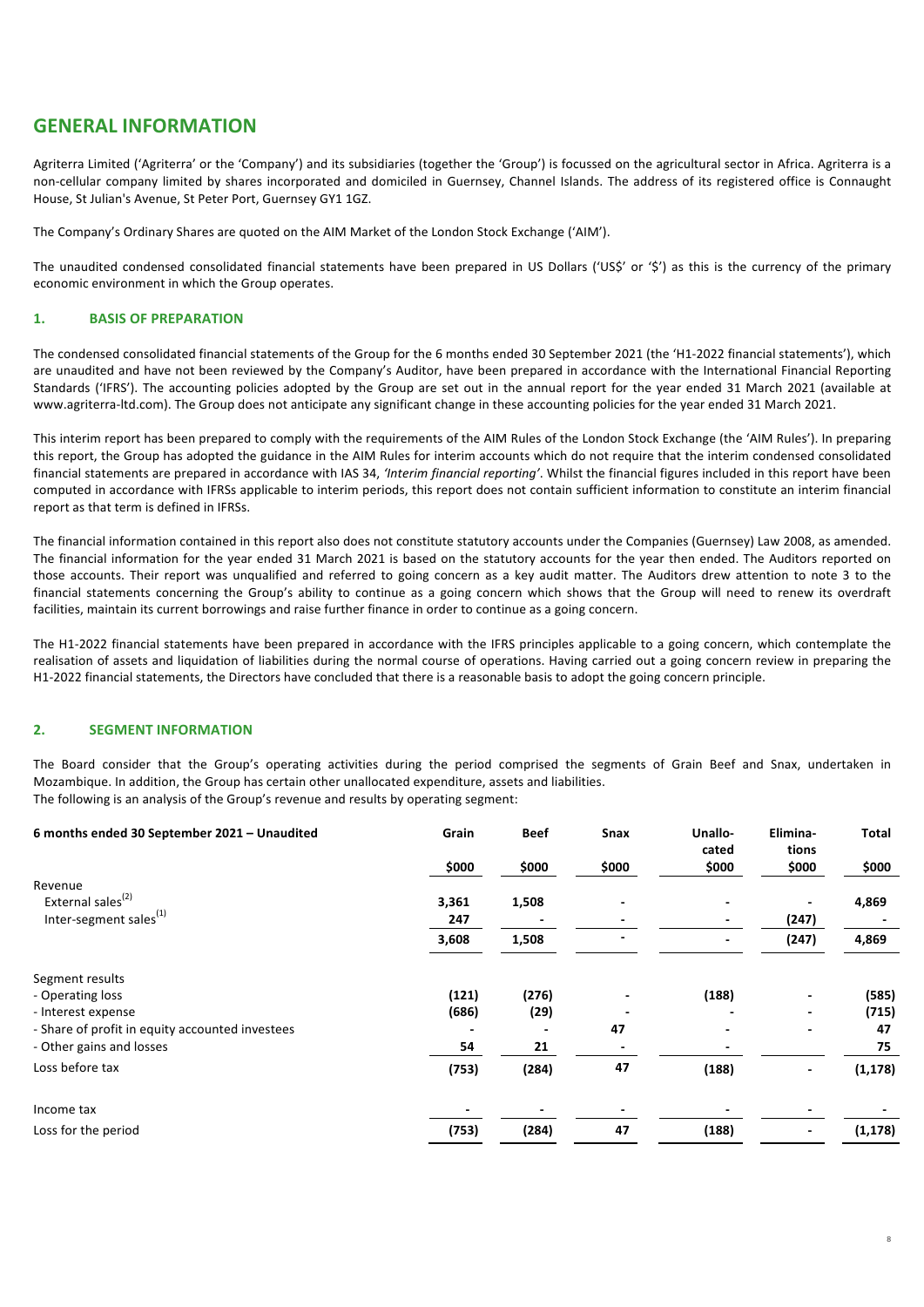| 6 months ended 30 September 2020 - Unaudited | Grain | <b>Beef</b> | Snax  | Unallo-<br>cated | Elimina-<br>tions | Total |
|----------------------------------------------|-------|-------------|-------|------------------|-------------------|-------|
|                                              | \$000 | \$000       | \$000 | \$000            | \$000             | \$000 |
| Revenue                                      |       |             |       |                  |                   |       |
| External sales <sup>(2)</sup>                | 3,990 | 1,535       |       |                  |                   | 5,525 |
| Inter-segment sales <sup>(1)</sup>           | 128   |             |       |                  | (128)             |       |
|                                              | 4,118 | 1,535       |       | ۰.               | (128)             | 5,525 |
| Segment results                              |       |             |       |                  |                   |       |
| - Operating loss                             | (46)  | (283)       |       | (203)            |                   | (532) |
| - Interest expense                           | (430) | (74)        |       | (41)             |                   | (545) |
| - Other gains and losses                     | 69    | 11          |       |                  |                   | 80    |
| Loss before tax                              | (407) | (346)       |       | (244)            | ٠                 | (997) |
| Income tax                                   |       |             |       |                  |                   |       |
| Loss for the period                          | (407) | (346)       |       | (244)            |                   | (997) |

| Year ended 31 March 2021 - Audited | Grain   | <b>Beef</b> | $S$ nax $1$ | Unallo-<br>cated | Elimina-<br>tions        | Total    |
|------------------------------------|---------|-------------|-------------|------------------|--------------------------|----------|
|                                    | US\$000 | US\$000     | US\$000     | US\$000          | US\$000                  | US\$000  |
| Revenue                            |         |             |             |                  |                          |          |
| External sales <sup>(2)</sup>      | 11,061  | 3,189       |             |                  |                          | 14,250   |
| Inter-segment sales <sup>(1)</sup> | 309     |             |             |                  | (309)                    |          |
|                                    | 11,370  | 3,189       |             |                  | (309)                    | 14,250   |
| Segment results                    |         |             |             |                  |                          |          |
| - Operating profit / (loss)        | 275     | (970)       | (0)         | (389)            | ۰                        | (1,084)  |
| - Interest expense                 | (1,071) | (136)       |             |                  | $\overline{\phantom{a}}$ | (1,207)  |
| - Other gains and losses           | 54      | 43          |             |                  |                          | 97       |
| Loss before tax                    | (742)   | (1,063)     | (0)         | (389)            | ٠                        | (2, 194) |
| Income tax                         |         |             |             |                  |                          |          |
| Loss after tax                     | (742)   | (1,063)     | (0)         | (389)            | $\blacksquare$           | (2, 194) |

The segment items included within continuing operations in the consolidated income statement for the periods are as follows:

| 6 months ended 30 September 2021 - Unaudited | Grain | <b>Beef</b> | Unallo-<br>cated | Elimina-<br>tions | Total |
|----------------------------------------------|-------|-------------|------------------|-------------------|-------|
|                                              | \$000 | \$000       | \$000            | \$000             | \$000 |
| Depreciation and amortisation                | 247   | 178         |                  |                   | 425   |
| 6 months ended 30 September 2020 - Unaudited | Grain | Beef        | Unallo-<br>cated | Elimina-<br>tions | Total |
|                                              | \$000 | \$000       | \$000            | \$000             | \$000 |
| Depreciation and amortisation                | 85    | 123         |                  |                   | 208   |
| Year ended 31 March 2021 - Audited           | Grain | Beef        | Unallo-<br>cated | Elimina-<br>tions | Total |
|                                              | \$000 | \$000       | \$000            | \$000             | \$000 |
| Depreciation and amortisation                | 181   | 380         | 13               |                   | 574   |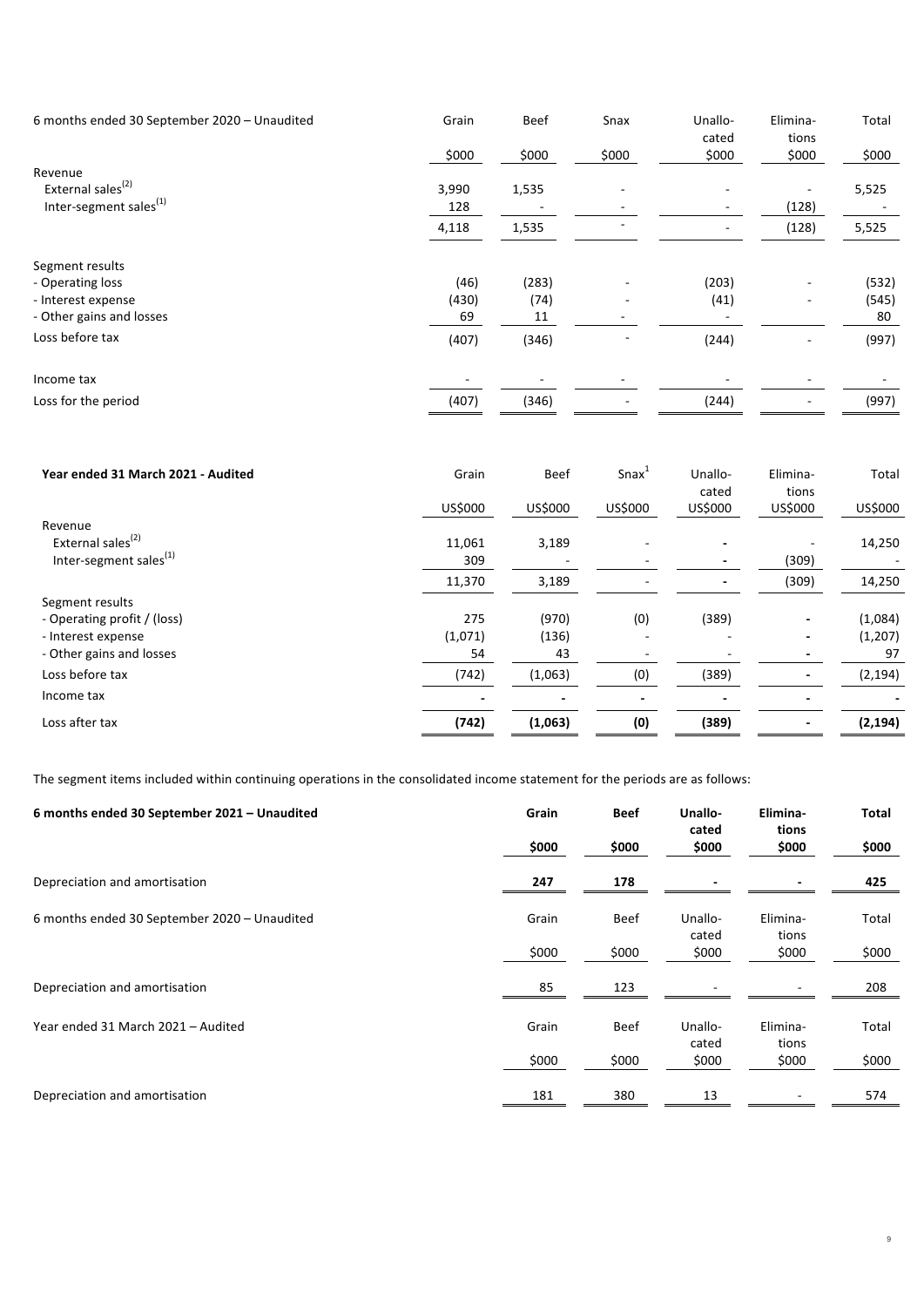# **3. NET FINANCE COSTS**

|                                           | 6 months                 | 6 months                 | Year     |
|-------------------------------------------|--------------------------|--------------------------|----------|
|                                           | ended                    | ended                    | ended    |
|                                           | 30 September             | 30 September             | 31 March |
|                                           | 2021                     | 2020                     | 2021     |
|                                           | <b>Unaudited</b>         | Unaudited                | Audited  |
|                                           | \$000                    | \$000                    | \$000    |
| Interest expense:                         |                          |                          |          |
| Bank loans, overdrafts and finance leases | 715                      | 545                      | 1,207    |
| Interest income:                          |                          |                          |          |
| <b>Bank deposits</b>                      | $\overline{\phantom{0}}$ | $\overline{\phantom{a}}$ | ۰        |
|                                           | 715                      | 545                      | 1,207    |
|                                           |                          |                          |          |

# **4. LOSS PER SHARE**

The calculation of the basic and diluted loss per share is based on the following data:

|                                                                                                                                    | 6 months         | 6 months     | Year       |
|------------------------------------------------------------------------------------------------------------------------------------|------------------|--------------|------------|
|                                                                                                                                    | ended            | ended        | ended      |
|                                                                                                                                    | 30 September     | 30 September | 31 March   |
|                                                                                                                                    | 2021             | 2020         | 2021       |
|                                                                                                                                    | <b>Unaudited</b> | Unaudited    | Audited    |
|                                                                                                                                    | <b>US\$000</b>   | US\$000      | US\$000    |
| Loss for the period/year for the purposes of basic and diluted earnings<br>per share attributable to equity holders of the Company | (1, 178)         | (997)        | (2,993)    |
| Weighted average number of Ordinary Shares for the purposes of basic<br>and diluted lossper share                                  | 21,240,618       | 21,240,618   | 21,240,618 |
| Basic and diluted loss per share - US cents                                                                                        | (5, 54)          | (4.69)       | (14.09)    |

The Company has issued options over ordinary shares which could potentially dilute basic loss per share in the future. There is no difference between basic loss per share and diluted loss per share as the potential ordinary shares are anti-dilutive.

# **5. BORROWINGS**

|                               | 30 September     | 30 September | 31 March |
|-------------------------------|------------------|--------------|----------|
|                               | 2021             | 2020         | 2021     |
|                               | <b>Unaudited</b> | Unaudited    | Audited  |
|                               | \$000            | \$000        | \$000    |
| Non-current                   |                  |              |          |
| <b>Bank loans</b>             | 2,148            | 1,766        | 2,107    |
| Leases                        | 270              | 336          | 302      |
|                               | 2,418            | 2,102        | 2,409    |
| Current                       |                  |              |          |
| Bank loans and finance leases | 393              | 1,059        | 365      |
| <b>Bank overdrafts</b>        | 8,182            | 4,002        | 3,651    |
|                               | 8,575            | 5,061        | 4,016    |
|                               |                  |              |          |
|                               | 10,993           | 7,163        | 6,425    |